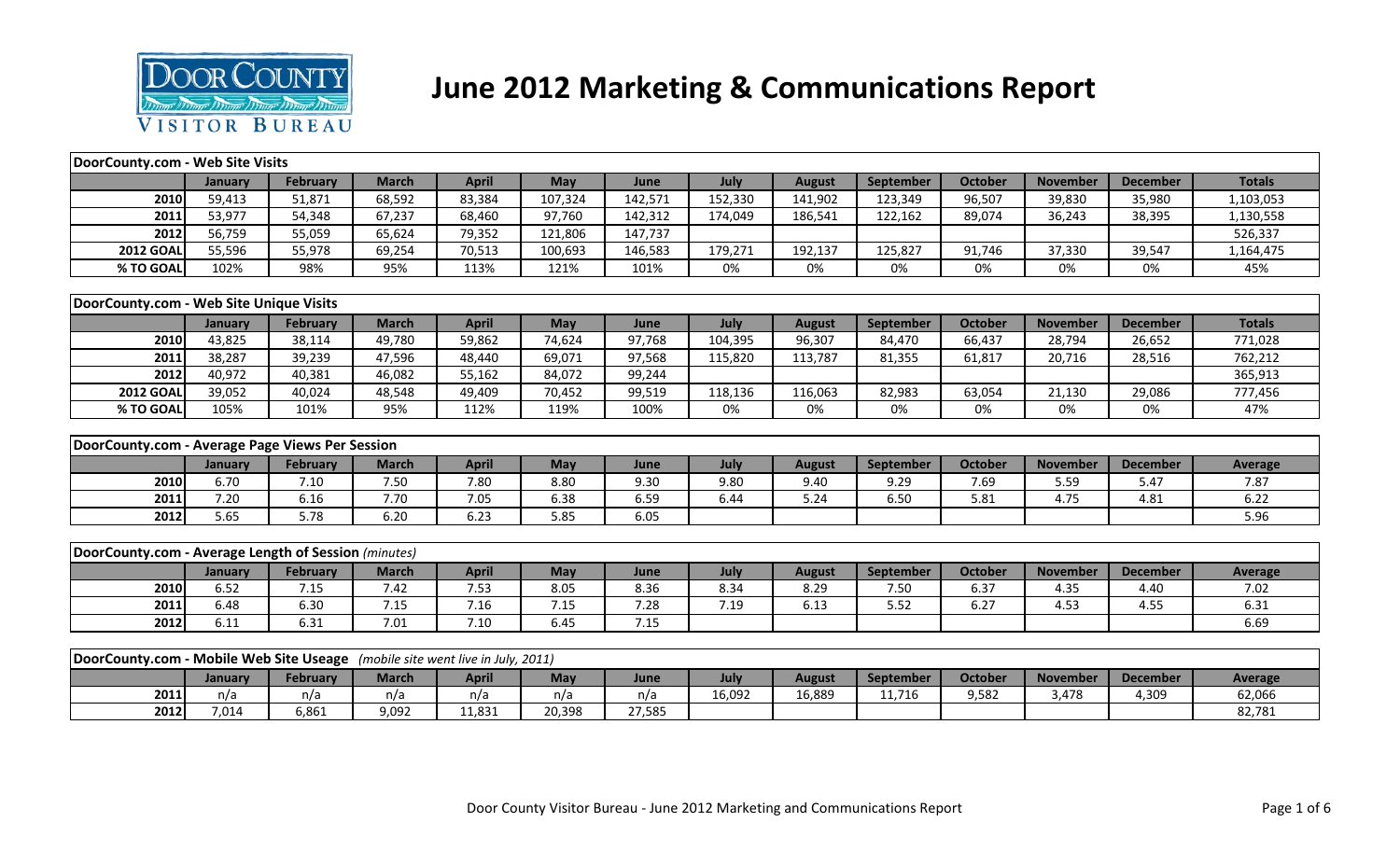| DoorCounty.com - Top Ten Most Requested Pages for the Month |                                    |
|-------------------------------------------------------------|------------------------------------|
| 1) /where-to-stay                                           | 6) /where-to-dine                  |
| 2) Home Page                                                | 7) /where-to-stay/waterfront       |
| 3) /what-to-do                                              | 8) /where-to-stay/search-by-date   |
| 4) / events                                                 | 9) /plan-your-trip/interactive-map |
| 5) /plan-your-trip                                          | 10) /where-to-stay/pets-allowed    |

| DoorCounty.com - Top Ten Sources |                           |
|----------------------------------|---------------------------|
| 1) google/organic                | 6) DoorCounty/referall    |
| $2)$ (direct) / (none)           | 7) aol/organic            |
| 3) bing/organic                  | 8) search/organic         |
| 4) yahoo/organic                 | 9) googl.com/referral     |
| 5) google/cpc                    | 10) facebook.com/referall |

| Social Media: Facebook |                |          |              |              |         |         |                                 |               |                  |                |                 |                 |               |
|------------------------|----------------|----------|--------------|--------------|---------|---------|---------------------------------|---------------|------------------|----------------|-----------------|-----------------|---------------|
| <b>Impressions</b>     | January        | February | <b>March</b> | <b>April</b> | May     | June    | July                            | <b>August</b> | September        | <b>October</b> | <b>November</b> | <b>December</b> | <b>Totals</b> |
| 2011                   | n/a            | n/a      | n/a          | n/a          | n/a     | n/a     | n/a                             | 286,488       | 245,032          | 191,854        | 4,113,378       | 4,248,343       | 9,085,095     |
| 2012                   | 191,394        | 198,686  | 198,684      | 163,672      | 215,057 | 218,996 |                                 |               |                  |                |                 |                 | 1,186,489     |
| <b>Post Views</b>      | January        | February | <b>March</b> | <b>April</b> | May     | June    | July                            | <b>August</b> | September        | <b>October</b> | <b>November</b> | <b>December</b> | <b>Totals</b> |
| 2011                   | 199,521        | 193,298  | 178,586      | 114,181      | 163,650 | 219,700 | 168,839                         | 172,648       | 45,020           | 40,769         | 1,089,150       | 960,516         | 3,545,878     |
| 2012                   | 42,566         | 44,999   | 52,921       | 46,245       | 41,652  | 47,465  |                                 |               |                  |                |                 |                 | 275,848       |
| <b>Page Views</b>      | <b>January</b> | February | <b>March</b> | <b>April</b> | May     | June    | July                            | <b>August</b> | <b>September</b> | October        | <b>November</b> | <b>December</b> | <b>Totals</b> |
| 2011                   | 763            | 1,430    | 1,627        | 827          | 1,035   | n/a     | 730                             | 4,761         | 2,823            | 2,155          | 2,640           | 1,403           | 20,194        |
| 2012                   | 2,485          | 3,072    | 2,377        | 1,735        | 2,383   | 2,542   |                                 |               |                  |                |                 |                 | 14,594        |
| "Talking about this"   | January        | February | <b>March</b> | <b>April</b> | May     | June    | July                            | <b>August</b> | <b>September</b> | <b>October</b> | <b>November</b> | <b>December</b> | <b>Totals</b> |
| 2011                   | n/a            | n/a      | n/a          | n/a          | n/a     | n/a     | 111                             | 1,370         | 802              | 481            | 1,121           | 417             | 4,302         |
| 2012                   | 1,228          | 848      | 617          | 400          | 736     | 694     |                                 |               |                  |                |                 |                 | 4,523         |
|                        |                |          |              |              |         |         | (July 2011 Data from 7/19-7/31) |               |                  |                |                 |                 |               |

|                                                                                                                                                                     | Social Media: Twitter Followers |       |       |     |       |       |       |       |       |       |       |       |        |  |
|---------------------------------------------------------------------------------------------------------------------------------------------------------------------|---------------------------------|-------|-------|-----|-------|-------|-------|-------|-------|-------|-------|-------|--------|--|
| <b>Totals</b><br><b>April</b><br>October<br>February<br>March<br>July<br>May<br><b>November</b><br>September<br><b>December</b><br><b>August</b><br>June<br>January |                                 |       |       |     |       |       |       |       |       |       |       |       |        |  |
| 2010                                                                                                                                                                | n/a                             | 136   | 176   | 210 | 254   | 291   | 336   | 412   | 472   | 520   | 652   | 733   | 4,192  |  |
| 2011                                                                                                                                                                | 785                             | 825   | 813   | 901 | 955   | 1,002 | 1,034 | 1,094 | 1,123 | 1,207 | 1,238 | 1,271 | 12,248 |  |
| 2012                                                                                                                                                                | 1.352                           | 1,392 | 1.430 | 427 | 1,514 | 1,559 |       |       |       |       |       |       | 8,674  |  |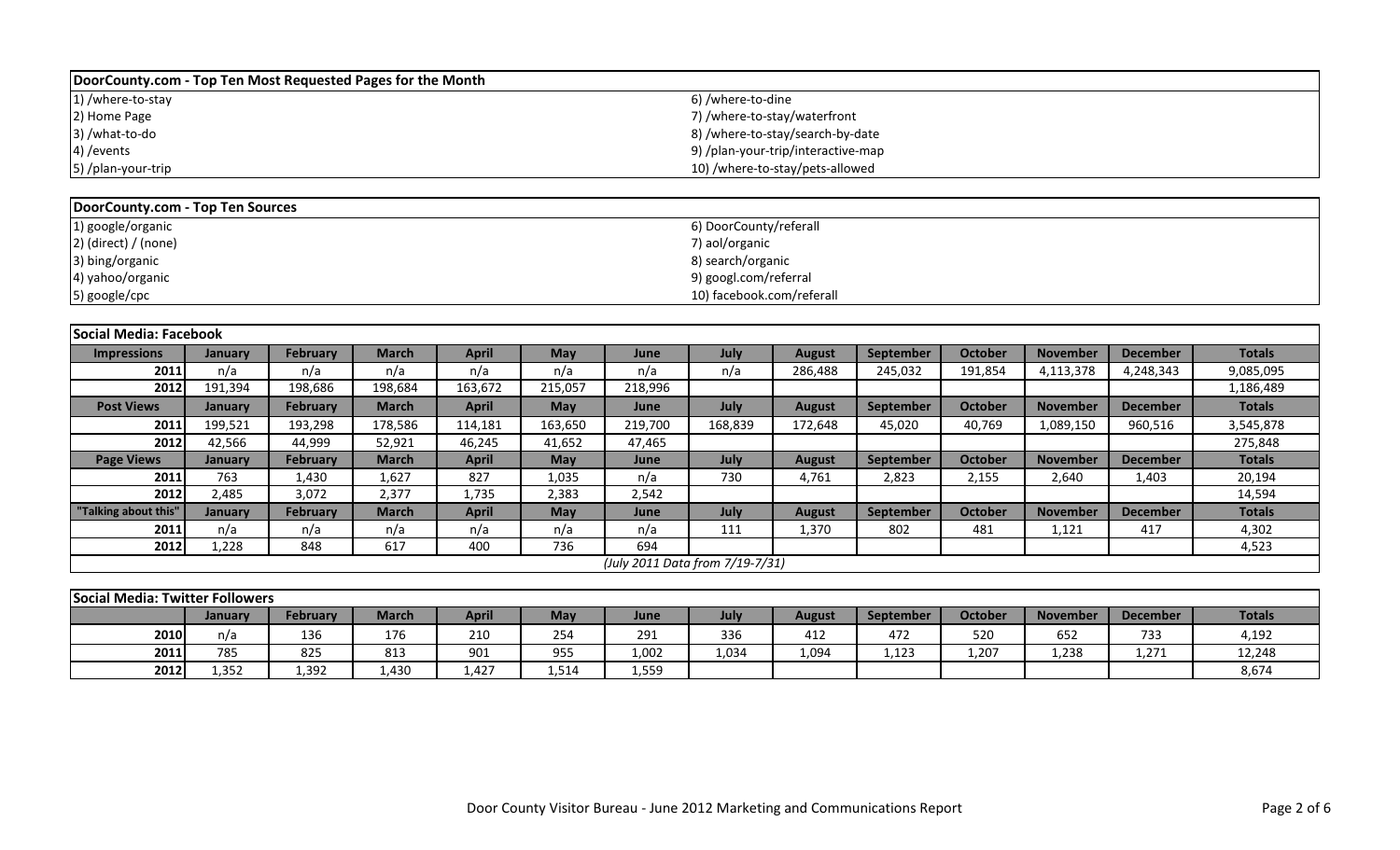|      | Social Media: Blog Page Views |          |       |       |     |      |       |               |           |         |                 |                 |               |
|------|-------------------------------|----------|-------|-------|-----|------|-------|---------------|-----------|---------|-----------------|-----------------|---------------|
|      | January                       | February | March | April | May | June | July  | <b>August</b> | September | October | <b>November</b> | <b>December</b> | <b>Totals</b> |
| 2010 | n/a                           | n/a      | n/a   | n/a   | n/a | n/a  | n/a   | 361           | 28        | 214     | 165             | 189             | 957           |
| 2011 | 290                           | 139      | 184   | 98    | 373 | 777  | 1,044 | 1,177         | 1,146     | 775     | 466             | 630             | 7,099         |
| 2012 | 831                           | 816      | 584   | 495   | 673 | 788  |       |               |           |         |                 |                 | 4,187         |

|                                                                                                                                                              | <b>Explore The Door Video Travel Show Activity (views/downloads)</b> |       |               |        |        |        |        |        |        |        |       |       |         |  |
|--------------------------------------------------------------------------------------------------------------------------------------------------------------|----------------------------------------------------------------------|-------|---------------|--------|--------|--------|--------|--------|--------|--------|-------|-------|---------|--|
| <b>Totals</b><br>April<br><b>October</b><br>May<br>February<br><b>November</b><br>March<br><b>December</b><br>July<br>September<br>August<br>June<br>Januarv |                                                                      |       |               |        |        |        |        |        |        |        |       |       |         |  |
| 2010                                                                                                                                                         | 9,638                                                                | 8,126 | 9,670         | 10,518 | 10,963 | 12,829 | 16,608 | 15,617 | 14,336 | 12,512 | 5,789 | 6,635 | 133,241 |  |
| 2011                                                                                                                                                         | 7,042                                                                | 5,958 | 7755<br>. . ، | 8,587  | 10,468 | 18,005 | 21,511 | 18,525 | 12,014 | 9,532  | 4,558 | 5,460 | 129,415 |  |
| 2012                                                                                                                                                         | 5.558                                                                | 5,606 | 7,296         | ,315   | 10,554 | 13,237 |        |        |        |        |       |       | 50,566  |  |

|      | <b>Pay-Per-Click Results</b> |          |              |       |       |       |       |        |                  |                |                 |                 |               |
|------|------------------------------|----------|--------------|-------|-------|-------|-------|--------|------------------|----------------|-----------------|-----------------|---------------|
|      | January                      | February | <b>March</b> | April | May   | June  | July  | August | <b>September</b> | <b>October</b> | <b>November</b> | <b>December</b> | <b>Totals</b> |
| 2010 | 4,614                        | 1,385    | 9,300        | 6,582 | 264,ز | 6,424 | 3,439 | 6,721  | 6,983            | 6,507          | 3,656           | 3,836           | 70,711        |
| 2011 | 4,504                        | ,443     | 4,606        | 7,998 | 8,431 | 8,513 | 8,139 | 8,194  | 8,254            | 7,125          | 4,954           | 5,423           | 80,584        |
| 2012 |                              |          |              | 4,419 | 5,573 | 6,411 |       |        |                  |                |                 |                 | 16,403        |

*\*Program started in April*

|      | Door County E-Newsletter - Number of E-Mails Sent |                 |              |              |         |         |         |               |           |         |                 |                 |               |
|------|---------------------------------------------------|-----------------|--------------|--------------|---------|---------|---------|---------------|-----------|---------|-----------------|-----------------|---------------|
|      | Januarv                                           | <b>February</b> | <b>March</b> | <b>April</b> | May     | June    | July    | <b>August</b> | September | October | <b>November</b> | <b>December</b> | <b>Totals</b> |
| 2010 | 371.019                                           | 360,592         | 354,519      | 354.430      | 789,935 | 338,109 | 384,033 | 561,135       | 1,067,900 | 530,701 | 538,905         | 535,579         | 6,186,857     |
| 2011 | 515.962                                           | 595,083         | 510,210      | 504,288      | 583,245 | 493,554 | 485,410 | 477.504       | 463.342   | 461,517 |                 | 450,877         | 5,540,992     |
| 2012 | 437.876                                           | 429,892         | 422.016      | 416,363      | 423,591 | 431,349 |         |               |           |         |                 |                 | 2,561,087     |

|      | Door County E-Newsletter - Open Rates |                 |        |        |        |        |        |        |           |                |          |                 |                |
|------|---------------------------------------|-----------------|--------|--------|--------|--------|--------|--------|-----------|----------------|----------|-----------------|----------------|
|      | January                               | <b>February</b> | March  | April  | May    | June   | July   | August | September | <b>October</b> | November | <b>December</b> | <b>Average</b> |
| 2010 | 5.00%                                 | 13.46%          | 12.70% | 14.40% | 15.05% | 14.31% | 12.70% | L4.30% | 13.19%    | 11.55%         | 9.13%    | 9.94%           | 12.98%         |
| 2011 | 4.52%                                 | 9.00%           | 13.16% | 12.08% | 1.00%  | 14.35% | 15.72% | L7.13% | 15.00%    | 12.68%         | 0.00%    | 12.90%          | 12.30%         |
| 2012 | 6.67%                                 | 12.70%          | 14.10% | 17.20% | 19.90% | 12.60% |        |        |           |                |          |                 | 15.53%         |

|      | <b>Door County E-Newsletter - Click Thru's</b> |                 |       |       |        |       |       |        |           |         |                 |                 |         |
|------|------------------------------------------------|-----------------|-------|-------|--------|-------|-------|--------|-----------|---------|-----------------|-----------------|---------|
|      | Januarv                                        | <b>February</b> | March | April | May    | June  | July  | August | September | October | <b>November</b> | <b>December</b> | Average |
| 2010 | 3.57%                                          | 3.80%           | 3.11% | 2.96% | 3.01%  | 3.51% | 2.96% | 2.25%  | 3.02%     | 2.69%   | 1.69%           | 2.05%           | 2.89%   |
| 2011 | 3.55%                                          | 5.20%           | 3.19% | 4.31% | 18.00% | 2.94% | 3.82% | 3.73%  | 3.15%     | 2.48%   | 0.00%           | 2.16%           | 5.21%   |
| 2012 | 3.86%                                          | 2.80%           | 2.00% | 2.10% | 2.80%  | 1.50% |       |        |           |         |                 |                 | 2.51%   |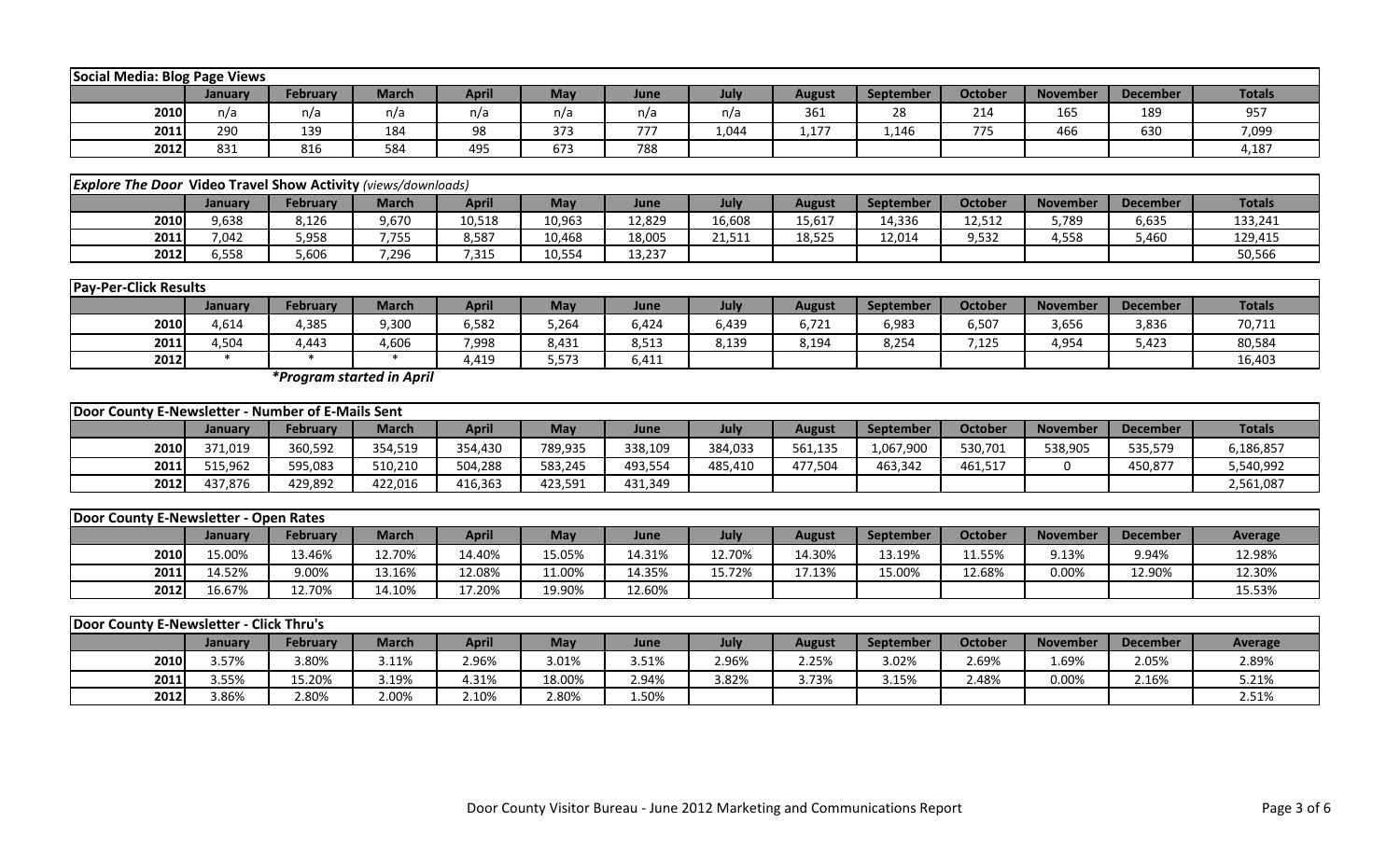|                                                                                                                                                                                     | <b>Advertising - Programs &amp; Campaigns</b> |                 |              |              |              |            |       |                                     |             |         |                 |                 |  |
|-------------------------------------------------------------------------------------------------------------------------------------------------------------------------------------|-----------------------------------------------|-----------------|--------------|--------------|--------------|------------|-------|-------------------------------------|-------------|---------|-----------------|-----------------|--|
|                                                                                                                                                                                     | <b>January</b>                                | <b>February</b> | <b>March</b> | <b>April</b> | <b>May</b>   | June       | July  | <b>August</b>                       | September   | October | <b>November</b> | <b>December</b> |  |
| 2010                                                                                                                                                                                | No ads                                        | NOR             | NOR/Image    | $Image/FOB*$ | $Image/FOB*$ | Image/FOB* | Image | Image/KSD                           | Image.KSD** | Image   | $HHN***$        | HHN/NOR****     |  |
|                                                                                                                                                                                     | $2011$ Image/NOR                              | <b>NOR</b>      | NOR/Image    | $Image/FOB*$ | $Image/FOB*$ | Image/LGBT | Image | Image/SDSDC Image/SDSDC Image/SDSDC |             |         | HHN*            | $HHN***$        |  |
|                                                                                                                                                                                     | $2012$ Image/NOR                              | <b>NOR</b>      | Image        | $Image/FOB*$ | $Image/FOB*$ | Image/LGBT |       |                                     |             |         |                 |                 |  |
| <i>*FOB = Festival of Blossoms</i><br>**KSD = Kingdom So Delicious<br>***HHN = Holidays and Holly Nights<br>**** NOR = Nature of Romance *****SDSDC = So Delicious. So Door County. |                                               |                 |              |              |              |            |       |                                     |             |         |                 |                 |  |
|                                                                                                                                                                                     |                                               |                 |              |              |              |            |       |                                     |             |         |                 |                 |  |

| <b>Advertising - Gross Impressions</b> |          |                 |              |              |           |           |           |            |                  |           |                 |                 |              |
|----------------------------------------|----------|-----------------|--------------|--------------|-----------|-----------|-----------|------------|------------------|-----------|-----------------|-----------------|--------------|
|                                        | Januarv  | <b>February</b> | <b>March</b> | <b>April</b> | May       | June      | July      | August     | <b>September</b> | October   | <b>November</b> | <b>December</b> | <b>Total</b> |
| 2010                                   |          | 1,009,657       | 996,461      | 5,191,602    | 7,704,781 | 2,417,705 | 2,350,861 | 1,497,739  | 9,848,936        | 801,682   | 74,004          | 20,000          | 32,613,428   |
| 2011                                   | .266.927 | 1.646.702       | 457,746      | 2.599.887    | 2,968,615 | 5,147,328 | 3,936,575 | 15,763,868 | 4,112,438        | 5,509,009 | ,133,881        | 4.422.281       | 51,965,257   |
| 2012                                   | 603.196  | 322.727         | 7,058        | 922,717      | 6,653,500 | 7,246,016 |           |            |                  |           |                 |                 | 15,755,214   |

| Advertising - Media Placed 2012 |                |          |         |              |            |           |      |        |           |                |                 |                 |              |
|---------------------------------|----------------|----------|---------|--------------|------------|-----------|------|--------|-----------|----------------|-----------------|-----------------|--------------|
|                                 | <b>January</b> | February | March   | <b>April</b> | <b>May</b> | June      | July | August | September | <b>October</b> | <b>November</b> | <b>December</b> | <b>Total</b> |
| <b>Total Paid</b>               | \$9,060        | \$1,177  | \$2,894 | \$21,365     | \$119,199  | \$119,199 |      |        |           |                |                 |                 | \$272,894    |
| <b>Co-Op Dollars</b>            | \$0            |          |         | \$0          | \$48,743   | \$19,743  |      |        |           |                |                 |                 | \$68,486     |
| <b>Barter Dollars</b>           | \$1,170        | \$495    | \$353   | ∩><br>υv     | \$40,688   | \$38,949  |      |        |           |                |                 |                 | \$81,655     |
| <b>Unpaid Dollars</b>           | \$0            |          |         | ¢∩           | S0         | SO.       |      |        |           |                |                 |                 |              |

|                  | Media Marketing Program - Impressions |                 |            |            |            |           |            |               |            |                |                 |                 |               |
|------------------|---------------------------------------|-----------------|------------|------------|------------|-----------|------------|---------------|------------|----------------|-----------------|-----------------|---------------|
|                  | January                               | <b>February</b> | March      | April      | May        | June      | July       | <b>August</b> | September  | <b>October</b> | <b>November</b> | <b>December</b> | <b>Totals</b> |
| 2010             | 1,017,295                             | 304,649         | .,562,351  | 1,315,770  | 738,046    | 213,955   | 16,055,478 | 805,595       | 853,768    | 903,207        | 313,088         | 460,000         | 24,543,202    |
| 2011             | .,187,039                             | 647,731         | 531,435    | 1,478,634  | 257,400    | 301,217   | 18,973,348 | 9,517,655     | 15,249,379 | 1,327,037      | 4,659,189       | 606,261         | 54,736,325    |
| 2012             | 23,227,492                            | 850.742         | 17,200,525 | 10,142,348 | 13,876,785 | 3,979,061 |            |               |            |                |                 |                 | 69,276,953    |
| <b>2012 GOAL</b> | 686,394                               | 512,342         | .,146,420  | 2,364,982  | 2,723,495  | 536,449   | 8,060,897  | 2,202,303     | 3,081,286  | 2,813,161      | 1,410,159       | 2,371,251       | 27,909,139    |
| % TO GOAL        | 3384%                                 | 166%            | 1500%      | 429%       | 510%       | 742%      | 0%         | 0%            | 0%         | 0%             | 0%              | 0%              | 248%          |

| Media Marketing Program - Ad Value Equivalency |           |                 |              |           |           |           |           |           |           |          |                 |          |               |
|------------------------------------------------|-----------|-----------------|--------------|-----------|-----------|-----------|-----------|-----------|-----------|----------|-----------------|----------|---------------|
|                                                | January   | <b>February</b> | <b>March</b> | April     | May       | June      | July      | August    | September | October  | <b>November</b> | December | <b>Totals</b> |
| 2010                                           | \$37,936  | \$16,443        | \$361,125    | \$67,217  | \$46,351  | \$102,304 | \$421,940 | \$23,316  | \$173,883 | \$24,835 | \$70,052        | \$57,350 | \$1,402,752   |
| 2011                                           | \$74,363  | \$58,692        | \$77,286     | \$50,035  | \$8,777   | \$38,525  | \$31,993  | \$103,217 | \$231,817 | \$57,846 | \$94,313        | \$55,145 | \$882,009     |
| 2012                                           | \$794.635 | \$38,569        | \$1,066,547  | \$824,094 | \$182,636 | \$35,195  |           |           |           |          |                 |          | \$2,941,676   |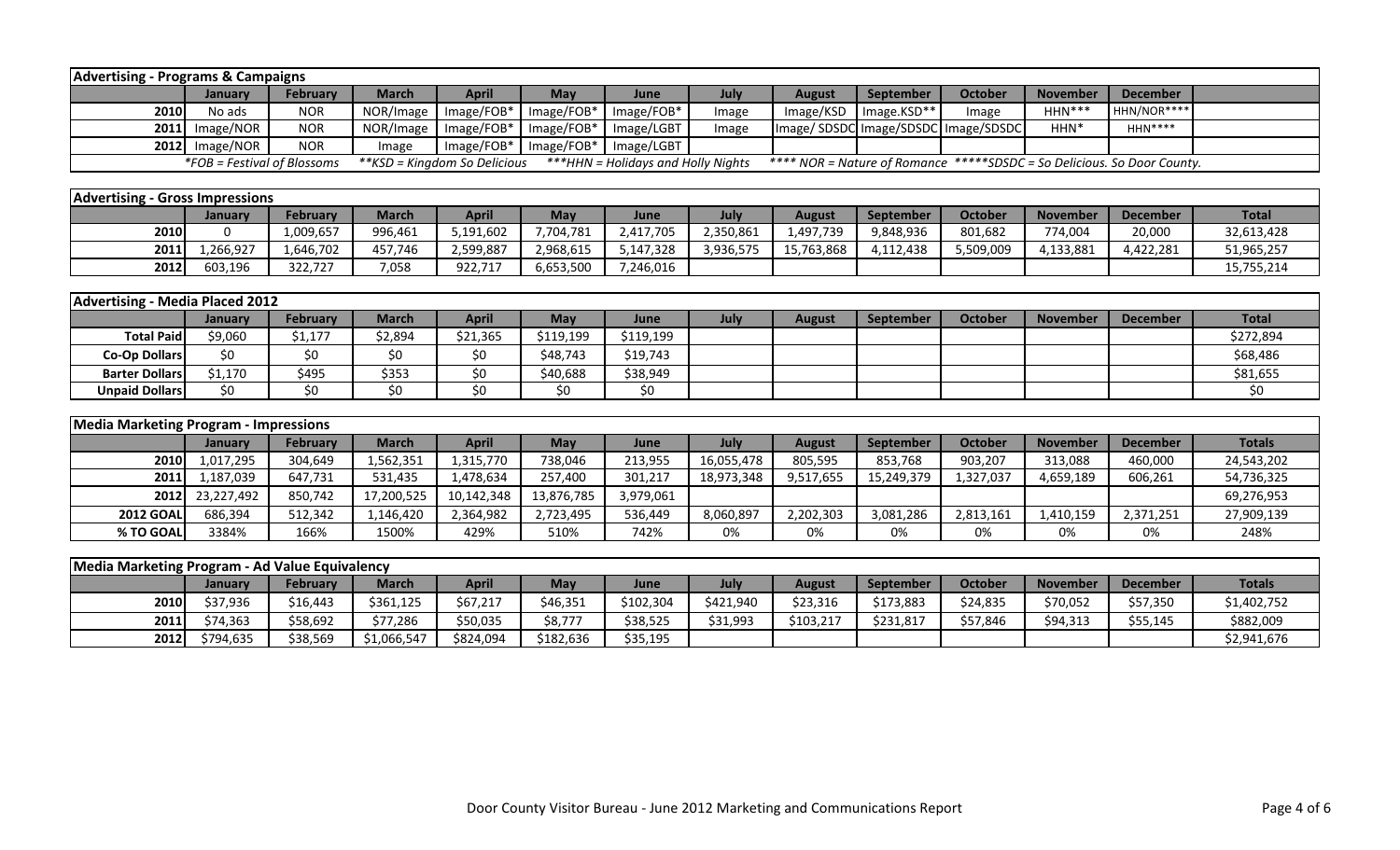|                                             | Media Marketing Program - Visiting Journalists |                 |                 |                 |             |                 |              |               |                  |                 |                 |                  |               |
|---------------------------------------------|------------------------------------------------|-----------------|-----------------|-----------------|-------------|-----------------|--------------|---------------|------------------|-----------------|-----------------|------------------|---------------|
|                                             | January                                        | February        | <b>March</b>    | <b>April</b>    | May         | June            | July         | <b>August</b> | <b>September</b> | <b>October</b>  | <b>November</b> | <b>December</b>  | <b>Totals</b> |
| 2010                                        | $\Omega$                                       | 12              | $\mathbf 0$     | $\mathbf 0$     | 14          | 18              | $\mathbf 0$  | 0             | 11               | 11              | 0               | $\mathbf{1}$     | 67            |
| 2011                                        | 0                                              | 13              | 0               | $\mathbf 0$     | 13          | 14              | $\mathbf{1}$ | 0             | 16               | 18              | $\mathbf{1}$    | $\boldsymbol{0}$ | 76            |
| 2012                                        | $\Omega$                                       | 16              | $\Omega$        | 0               | 13          | 17              |              |               |                  |                 |                 |                  | 46            |
| <b>2012 GOAL</b>                            | $\Omega$                                       | 14              | $\Omega$        | $\Omega$        | 14          | 14              | $\Omega$     | $\mathbf 0$   | 14               | 14              | $\Omega$        | $\mathbf 0$      | 70            |
| % TO GOAL                                   |                                                | 114%            |                 |                 | 93%         | 121%            |              |               | 0%               | $0\%$           |                 |                  | 66%           |
|                                             |                                                |                 |                 |                 |             |                 |              |               |                  |                 |                 |                  |               |
| Media Monitoring - Publicity Value (Cision) |                                                |                 |                 |                 |             |                 |              |               |                  |                 |                 |                  |               |
|                                             | January                                        | February        | <b>March</b>    | <b>April</b>    | <b>May</b>  | June            | July         | <b>August</b> | <b>September</b> | <b>October</b>  | <b>November</b> | <b>December</b>  | <b>Totals</b> |
| 2010                                        | \$267,948                                      | \$162,592       | \$123,631       | \$128,682       | \$717,013   | \$153,716       | \$338,534    | \$207,042     | \$232,090        | \$176,386       | \$166,130       | \$34,037         | \$2,707,803   |
| 2011                                        | \$359,058                                      | \$94,993        | \$71,452        | \$188,681       | \$1,034,872 | \$428,164       | \$539,777    | \$322,635     | \$421,804        | \$663,977       | \$137,523       | \$242,033        | \$4,504,969   |
| 2012                                        | \$117,144                                      | \$106,820       | \$204,457       | \$771,613       | \$837,503   | \$1,094,098     |              |               |                  |                 |                 |                  | \$3,131,635   |
|                                             |                                                |                 |                 |                 |             |                 |              |               |                  |                 |                 |                  |               |
| <b>Group Tour Contacts</b>                  |                                                |                 |                 |                 |             |                 |              |               |                  |                 |                 |                  |               |
|                                             | January                                        | <b>February</b> | <b>March</b>    | <b>April</b>    | May         | June            | July         | <b>August</b> | September        | <b>October</b>  | <b>November</b> | <b>December</b>  | <b>Totals</b> |
| 2010                                        | 67                                             | 151             | 191             | 21              | 19          | 36              | 26           | 376           | 169              | 104             | 102             | 82               | 1,344         |
| 2011                                        | 47                                             | 181             | 130             | 198             | 20          | 39              | 32           | 27            | 343              | 202             | 69              | 132              | 1,420         |
| 2012                                        | 122                                            | 106             | 78              | 4               | 9           | 100             |              |               |                  |                 |                 |                  | 419           |
| <b>2012 GOAL</b>                            | 48                                             | 186             | 134             | 204             | 22          | 40              | 33           | 28            | 353              | 208             | 71              | 136              | 1,463         |
| % TO GOAL                                   | 254%                                           | 57%             | 58%             | 2%              | 41%         | 250%            | $0\%$        | $0\%$         | $0\%$            | $0\%$           | $0\%$           | $0\%$            | 29%           |
|                                             |                                                |                 |                 |                 |             |                 |              |               |                  |                 |                 |                  |               |
| <b>Group Tour Inquiries</b>                 |                                                |                 |                 |                 |             |                 |              |               |                  |                 |                 |                  |               |
|                                             | January                                        | February        | <b>March</b>    | <b>April</b>    | May         | June            | July         | <b>August</b> | September        | <b>October</b>  | <b>November</b> | <b>December</b>  | <b>Totals</b> |
| 2010                                        | 14                                             | 13              | 3               | 8               | 10          | 4               | 10           | 9             | 17               | 6               | 8               | $\overline{7}$   | 109           |
| 2011                                        | 16                                             | 13              | 14              | 18              | 20          | 15              | 8            | 30            | 23               | 21              | 14              | 14               | 206           |
| 2012                                        | 26                                             | 19              | 10              | 5               | 9           | 27              |              |               |                  |                 |                 |                  | 96            |
| <b>2012 GOAL</b>                            | 17                                             | 14              | $\overline{15}$ | 19              | 21          | $\overline{15}$ | 8            | 31            | 24               | $\overline{22}$ | 15              | 15               | 216           |
| % TO GOAI                                   | 153%                                           | 136%            | 67%             | 26%             | 43%         | 180%            | 0%           | 0%            | 0%               | 0%              | 0%              | 0%               | 44%           |
|                                             |                                                |                 |                 |                 |             |                 |              |               |                  |                 |                 |                  |               |
| <b>Meeting/Event Planner Contacts</b>       |                                                |                 |                 |                 |             |                 |              |               |                  |                 |                 |                  |               |
|                                             | January                                        | February        | <b>March</b>    | <b>April</b>    | <b>May</b>  | June            | July         | <b>August</b> | September        | <b>October</b>  | <b>November</b> | <b>December</b>  | <b>Totals</b> |
| 2010<br>2011                                | 438<br>59                                      | 507<br>71       | 10<br>71        | 19<br>56        | 36          | 20<br>429       | 36<br>29     | 305           | 42               | 122<br>106      | 30              | 23<br>231        | 1,588         |
| 2012                                        | 115                                            | 45              | 52              | 30 <sup>°</sup> | 280<br>214  | 30              |              | 235           | 126              |                 | 130             |                  | 1,823<br>486  |
| <b>2012 GOAI</b>                            | 60                                             | 72              | 72              | 57              | 286         | 438             | 30           | 240           | 129              | 108             | 132             | 236              | 1,859         |
| % TO GOAI                                   | 192%                                           | 63%             | 72%             | 53%             | 75%         | 7%              | 0%           | 0%            | 0%               | 0%              | 0%              | 0%               | 26%           |
|                                             |                                                |                 |                 |                 |             |                 |              |               |                  |                 |                 |                  |               |